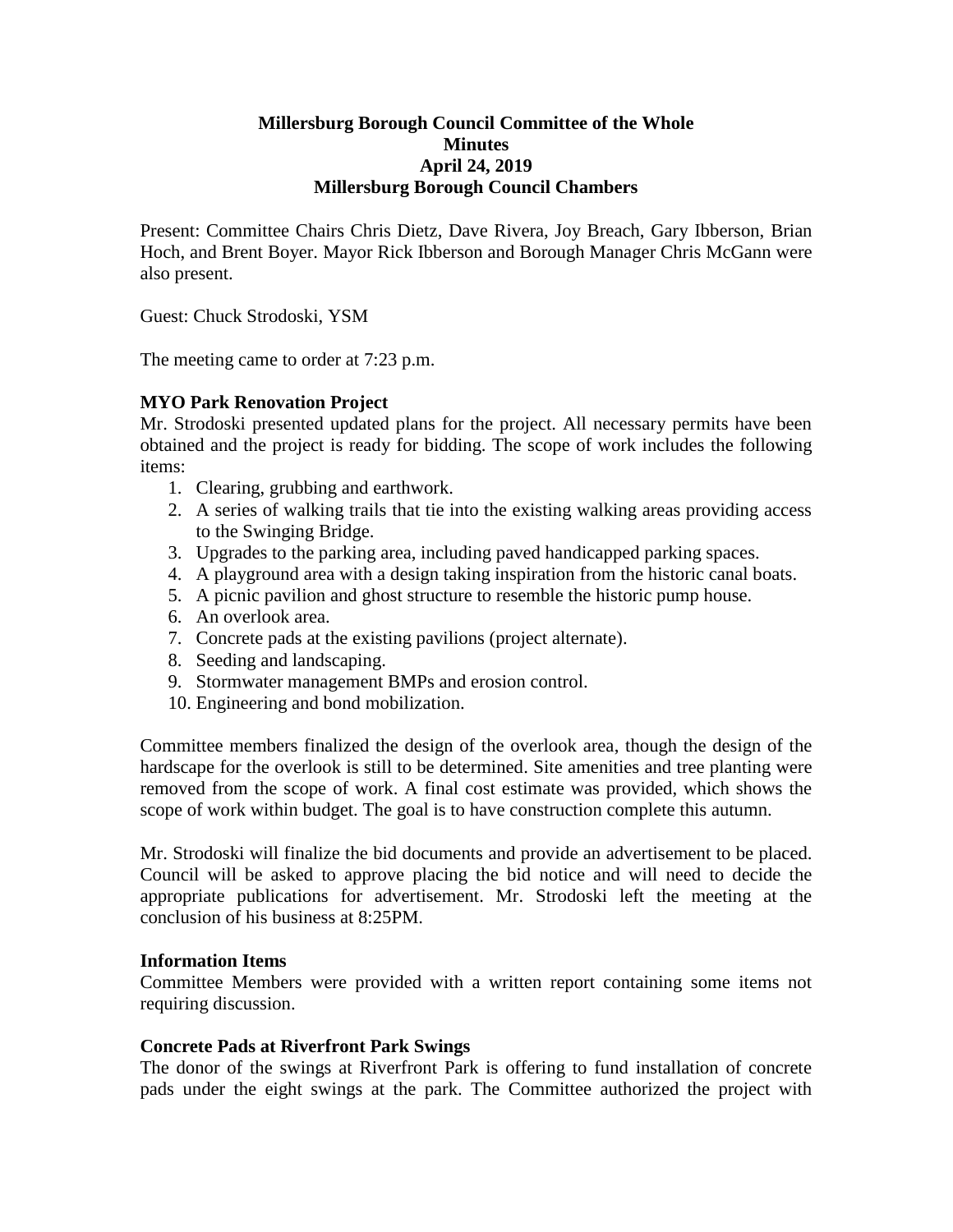materials to be billed to the donor. The public works crew will be tasked with the work. In addition, the crew is to install a concrete pad at the swing in Seal Park.

#### **Volleyball Net Poles**

One of these poles was damaged during the recent storm. Since they are no longer used, the Committee directed that the poles be removed.

# **Tree Trimming**

There was a brief discussion of necessary tree trimming in Riverfront Park. Committee members directed Manager McGann to have the most problematic branches cut and removed as soon as possible. He was further directed to assess the rest of the trees and get pricing for trimming that is necessary, but that is not a current safety hazard.

# **Ferry Docking Proposal**

The Committee directed Manager McGann to contact the Ferry Association regarding their plans for a drydocking area for the boats.

# **Borough Phone System**

Manager McGann presented a proposal that would allow Borough staff to record telephone conversation. The Borough Solicitor has approved the proposal from a legal standpoint. The system would include an automatic greeting announcing that calls may be recorded. If a staff member would like to record a conversation, the staffer would push a button and both parties would hear an announcement that the conversation is being recorded. The Committee Members requested a final cost on the project to be considered at the Business Meeting.

# **GIS Proposal**

Manager McGann presented a proposal for a Geographic Information System (GIS) provided by Diamond Mapping that he would be able to access. Digital mapping would allow the Borough to create mapping overlays on base data. In this case, the base data would come from Google Maps. Committee Members agreed that the \$19 monthly cost for a single license would be reasonable, but additional licenses to provide access to the public works crew are unnecessary. McGann was authorized to explore the option further to ensure that the program would be useable and useful.

# **Resolution 19-05 – Handicapped Parking Fee Schedule**

Committee Members reviewed the Resolution and had no changes. The Resolution will be on the agenda for the Business Meeting.

# **Spring Clean Up**

Manager McGann reported that the event went approximately \$210 over the previously authorized expenditure of \$3,000. As a result, he requested formal action at the Business Meeting to approve the expense. Due to a billing error, the final invoice is not available at this time. McGann also reported that the due date on the invoice is likely going to be prior to the date of the Business Meeting, so Committee Members authorized that a check be processed in advance of the meeting.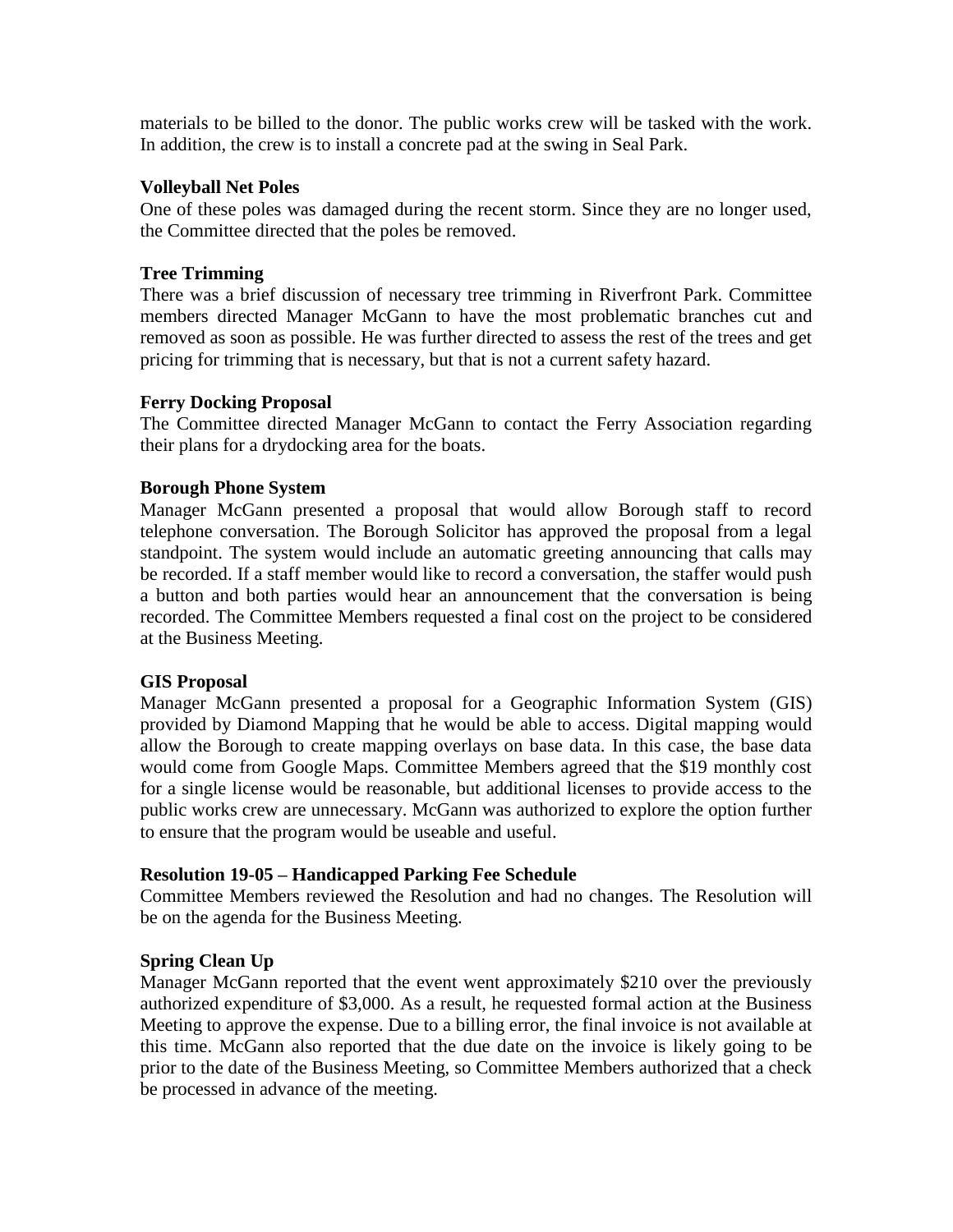#### **Street Sweeping**

Street sweeping is going well and is ahead of schedule. The public works crew reports that the rented unit is working better than any previous sweeper that they have used in recent years. Additionally, Manager McGann reported that the Millersburg Area Authority will be taking the street sweepings for a street repair project, so the disposal charge will be limited to one full dumpster and one empty dumpster.

#### **Crosswalk and Signage Request**

Manager McGann presented a list of street signs and posts that are needed along with some that are not necessary, but which would be good to have. The proposal also includes crosswalk options. The original plan was to use liquid fuels money for the expenses. Since the paving project costs are so high, McGann will revise the proposal to take the money from other sources. This will be an agenda item for the Business Meeting.

# **Children At Play Sign**

Manager McGann received a request to post a warning sign on Walborn Lane reading "Watch Children" as permitted by PennDOT. It was noted that such signs could actually encourage kids to play in the streets. In that general vicinity, there are already three "Children at Play" signs that do not meet PennDOT standards. McGann presented an alternative sign advising of a playground in the vicinity. These could be placed on Walborn Lane and North Street Extension. McGann will incorporate those signs in the crosswalk and signage proposal.

#### **Seal Park Equipment**

Committee members directed McGann to get costs on replacing a vandalized piece of playground equipment at Seal Park.

# **Electric Car Charging Station**

Chairman Boyer mentioned the possibility of providing a charging station for electric cars. McGann will research the idea.

#### **Social Media Award**

Millersburg Borough has once again won first place in the PSAB Social Media Contest. The award will be presented at a luncheon on June 11. Manager McGann reported that Secretary Jackson is willing to attend if the Borough will cover the \$30 cost of the luncheon. Other Council Members were invited as well and Chairman Hoch expressed an interest.

#### **Parking Issues**

Manager McGann highlighted two areas of town with parking concerns. Chairman Rivera added a concern about parking in alleys. Chairman Hoch offered to investigate.

#### **The following items will be on the agenda for the May 8 Business Meeting:**

**Parks and Recreation: MYO Park Renovation Bid Notice Parks and Recreation: Tree Trimming Quotes**